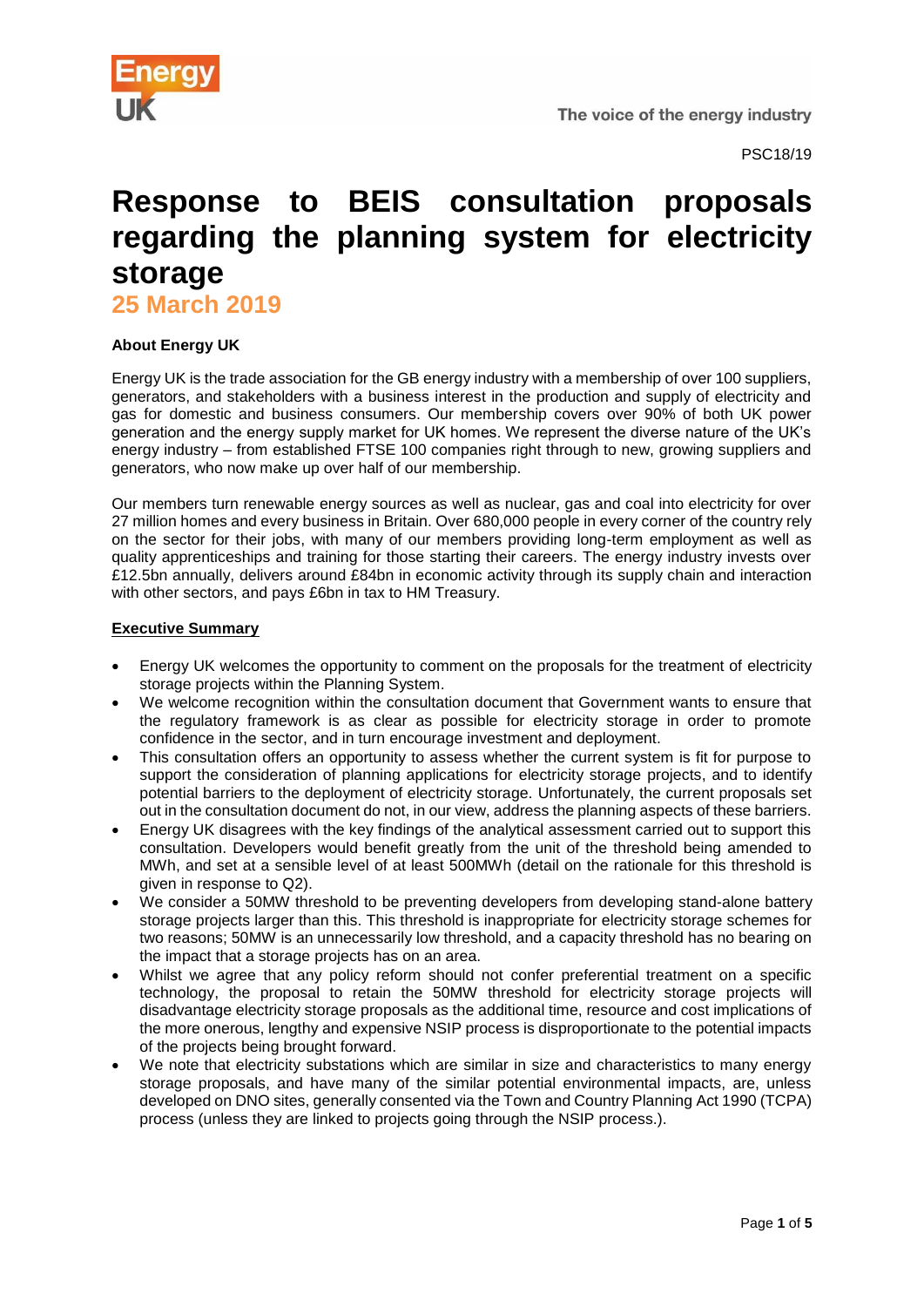

## PSC18/19

- We therefore ask BEIS to consider further amending the threshold for electricity storage projects within the NSIP regime to ensure the planning and decision-making process is proportionate to the potential impacts of each project. The retention of electricity storage projects over 50MW within the NSIP regime may ultimately deter investment and impact energy security given the prohibitive fee structure for this size and scale of project and the increased time and resources required to progress via this consenting mechanism.
- If BEIS is unwilling, or unable to amend the thresholds in the Planning Act (2008), we suggest that a screening approach is adopted for developments that breach the threshold, but clearly have such a small impact as to make a full NSIPs application inappropriate. However, we would like to emphasise that this is our second preference, and we consider the most appropriate way to enable the sustainable development of storage projects to be by changing the NSIPs threshold to at least 500MWh.

## **Response to Consultation Questions**

**1. The analytical assessment in Annex A that supports this consultation explores the costs and benefits of the preferred policy option. Do you agree with the analytical assessment and the assumptions that underpin it?**

Without more detailed information on the evidence underpinning the assessment, it is difficult to make any firm conclusions as to the accuracy of the potential costs and benefits of the preferred policy option. We do however question the conclusion within the consultation document (page 16) that there is limited evidence to suggest that the existing planning threshold distorts the sizing and investment decisions of storage developers, given the subsequent statement that developers of electricity storage projects "*could be expected to incur some additional costs by going through the NSIP regime rather than under the TCPA system due to the additional resource needed to produce the applications and the additional time (1-2 years) it takes to obtain consent*". The additional time, resource and cost implications of a more onerous, lengthy and substantially more expensive planning process is disproportionate to the potential impacts of the projects being brought forward, and in our view, this is likely to have significant implications for developers considering electricity storage developments, and may ultimately disadvantage the electricity storage sector and impact the build out of electricity storage in the GB market. A significant number of projects have been, or are being, developed with a 49MW capacity; it is no coincidence that this is just below the NSIPs threshold.

In order to make a balanced decision, with full consideration of the potential costs and benefits to the industry of the proposals, we would welcome further information on the potential costs of the five options considered, rather than the one preferred option as currently presented.

As set out in response to the questions below, Option 3 (amend unit of threshold (to MWh instead of MW)) and Option 4 (raise level of threshold for electricity storage) are our preferred policy options for a number of reasons, including the associated time, resource and cost implications of the current regulatory regime for electricity storage projects. The rationale for discounting Options 3 and 4 is fundamentally flawed as it is incorrect to say that these thresholds are "*not significantly distorting sizing and investment decisions*". Developers discount proposals for battery storage projects above 50MW at the earliest stages of development due to the cost of, and time taken to get, a Development Consent Order through the NSIPs process. We therefore consider that developers would benefit greatly from the unit of the threshold being amended to MWh, and set at a sensible level of at least 500MWh.

#### **2. Do you agree with our conclusion that it would be disproportionate to amend the threshold for triggering the NSIP regime?**

No, we do not support this conclusion. Whilst we agree that the planning system should not confer preferential treatment on a specific technology, we equally recognise that such a system must be proportional and risk-based and should reflect the impact of the project. We do not consider the current 50MW threshold for electricity storage projects to be proportionate in terms of the time, resources and cost of progressing an electricity storage project via the NSIP process, and may ultimately disadvantage the electricity storage sector for the following reasons: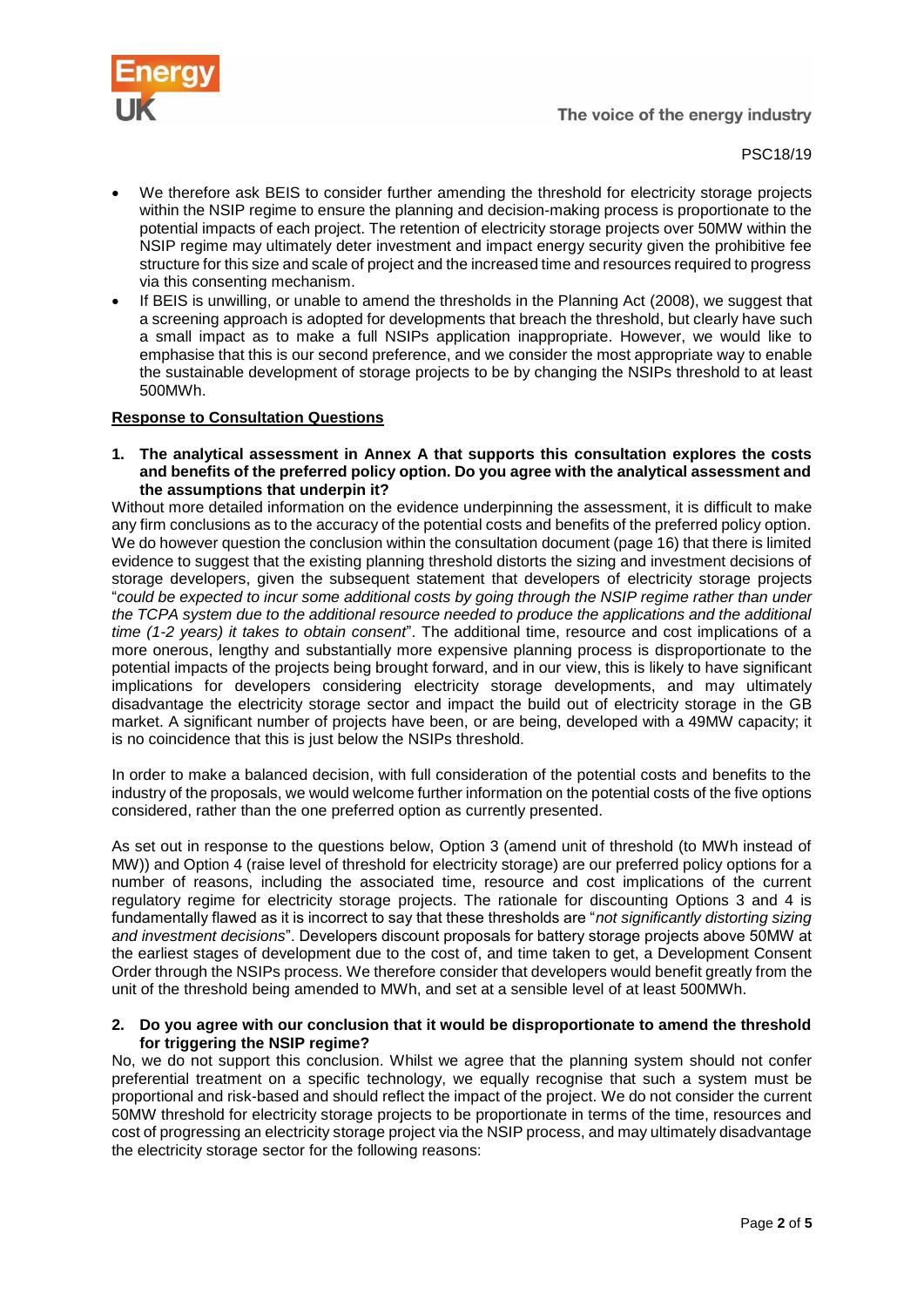

PSC18/19

## *Metrics*

We support the statement in the consultation document that using MWh as a metric would more accurately reflect the planning impacts of battery storage, particularly with regards to the size of project, the volume of electricity that it can store, and the duration of charging and discharging.

We consider it sensible to assess projects using metrics that are better linked to the impact that a project would have. For conventional electricity generation projects, the export capacity tends to link strongly to the impact of the development and operation of the site; however, for battery storage projects, it is the storage volume that is linked to the development's impact, not its export capacity. For example, a 25MW project capable of storing 1,000MWh would be far larger and therefore have a more significant impact on the local area than a 100MW project capable of storing 250MWh.

A threshold based upon export capacity prevents operators from increasing the capacity of sites when more cells are added; although these cells can be added without triggering the threshold if they increase the amount of electricity stored without a change in export capacity. This is unnecessarily restrictive, as it does not provide any extra control over the development that can be carried out at the site, but it does prevent developers from offering a potential useful service to the grid (i.e. higher export capacity).

On the upper end of the scale, we have calculated that a 2,000MWh battery would occupy a site of c. 5-8 ha. Given that the average density of residential addresses surrounding a newly created residential address was 32 addresses per hectare<sup>1</sup>, a 2,000MWh battery would roughly have a similar footprint to a development of c.200 homes. and yet. However, the battery storage development would be subject to the NSIP regime despite having a much lower impact on the local environs than a housing development (which would *not* be required to go through the NSIP process).

In the future, we would expect to see battery technologies develop that would allow longer duration batteries to be implemented, with the consequence that under the current approach a 1MW/1h battery would be considered in the same manner as a 1MW/8h despite the different scale and appearance. We note that more complex formulae would be required to determine whether the NSIP threshold had been reached for composite projects (e.g. adding MW to MWh) but given the complexity of the information already required to support planning applications for electricity storage projects, we do not consider this to be prohibitive. We therefore advocate the use of a MWh metric for electricity storage projects, set at a sensible level of at least 500MWh.

## *Scale and impact*

The consultation document (page 16) recognises that projects will incur additional costs via the consenting system, as well as the additional time (1-2 years) it takes to gain consent via the NSIP process. Whilst the NSIP process works well for large-scale, nationally significant infrastructure projects, we do not consider this appropriate or proportional for electricity storage projects of 50MW or more.

For instance, we appreciate that hydro pumped storage projects may have a significant environmental and socio-economic impact, but we are not aware of any such proposals in England; our comments are made in relation to storage projects using electro-chemical technologies such as lithium-ion batteries, and we appreciate that other thresholds may be relevant for major hydro-electric schemes, compressed air energy systems and other future electricity storage technologies.

For context, a 50MW electricity storage project is equivalent in size and structure to an agricultural shed, which would generally be determined locally through the TCPA with minimal issue. Electricity storage projects of up to 200MW are unlikely to trigger requirements for Environmental Impact Assessment (EIA) and where they do, it is likely that many topics can be scoped out of EIA in most circumstances.

**<sup>.</sup>** <sup>1</sup> MHCLG, *Land Use Change Statistics in England: 2016-17*, 31<sup>st</sup> May 2018, available at:

[https://assets.publishing.service.gov.uk/government/uploads/system/uploads/attachment\\_data/file/712316/Land\\_use\\_change\\_statistics](https://assets.publishing.service.gov.uk/government/uploads/system/uploads/attachment_data/file/712316/Land_use_change_statistics_England_2016-17.pdf) [\\_England\\_2016-17.pdf](https://assets.publishing.service.gov.uk/government/uploads/system/uploads/attachment_data/file/712316/Land_use_change_statistics_England_2016-17.pdf)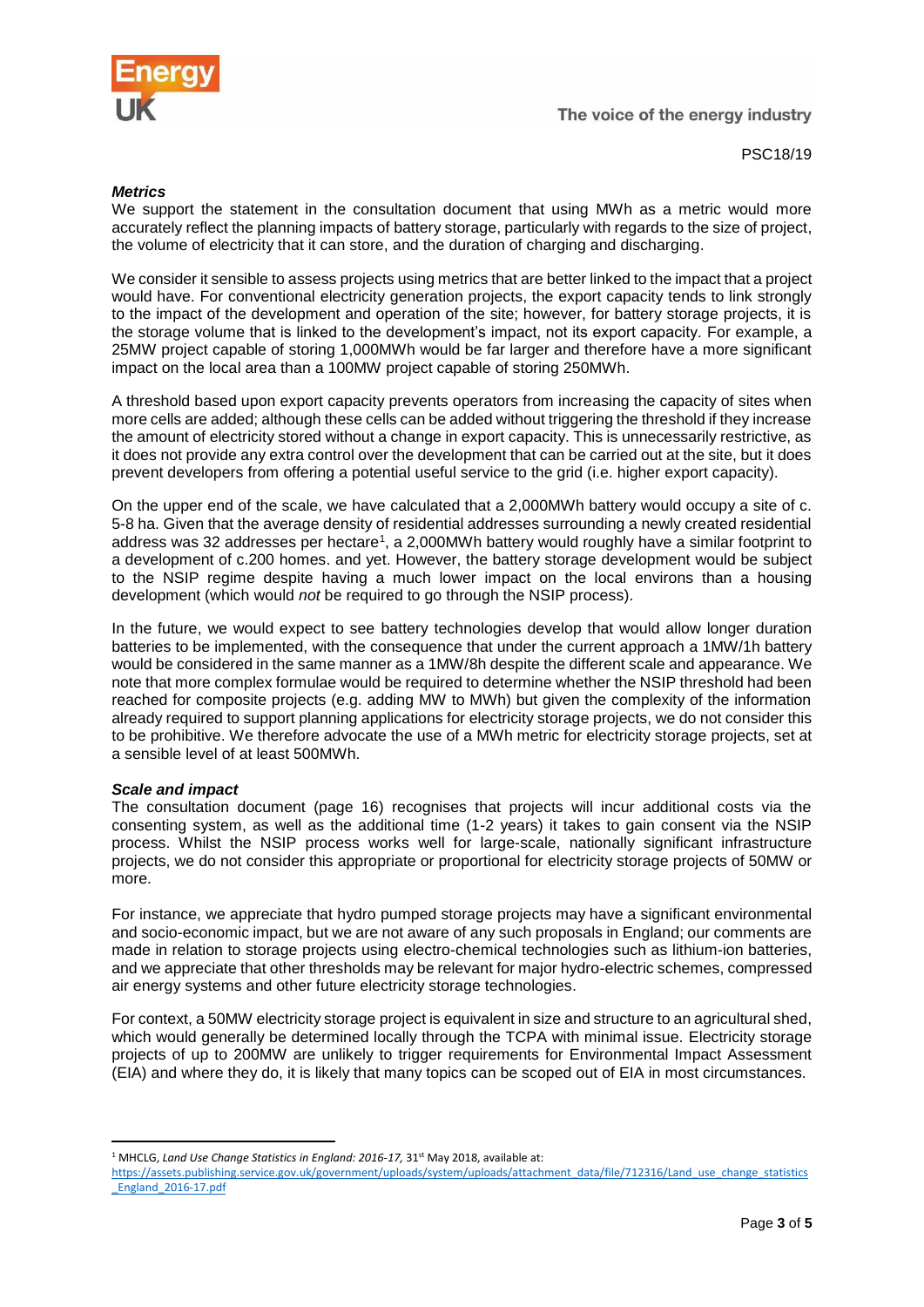

## PSC18/19

In areas where there is a demand for >50MW of storage, a number of companies (which may ultimately be owned by the same parent company) are developing <50MW projects. This effectively delivers >50MW of battery capacity in a small area, but in a much less economically efficient way than if a single >50MW development could be delivered through the TCPA regime. We would therefore welcome consideration of a higher threshold for electricity storage projects, above the current 50MW threshold.

We note that electricity substation buildings are similar in size and characteristics and have many of the similar potential environmental impacts to electricity storage facilities. Electricity substations below certain dimensions unless developed on DNO sites, are generally consented via the Town and Country Planning Act 1990 (TCPA) process. We consider this appropriate to the scale and potential impact of the proposed development. We therefore ask that further consideration is given to ensure the scale and potential impact of electricity storage projects are reflected within the planning process, within which development proposals must be assessed.

#### *Time, resources and costs*

As mentioned within our response to question 1, we do not agree with the conclusion that the associated costs of the NSIP process are insignificant. We would expect that taking an electricity storage project through the NSIPs procedure would cost hundreds of thousands of pounds, as opposed to several thousands of pounds for an application to the Local Authority. This is a very significant additional cost to developers, and is significantly more than 1-2% of upfront development costs. Therefore, in our view, the additional time, resource and costs of a more onerous, lengthy and substantially more expensive planning process is disproportionate to the potential impacts of the projects being brought forward and may ultimately deter investment in the electricity storage sector.

One of the primary drivers of the Planning Act process was to provide major projects with appropriate land acquisition powers. Given the relatively small footprint of this development type, this is unlikely to be applicable in the context of battery storage projects and in the circumstances, they are unlikely to benefit from the positive aspects of the NSIP process. Most storage projects do not involve multiple consents, nor do they require powers to divert public rights of way and other related matters and do not have the complex characteristics of most major infrastructure projects.

Although the statutory timescales for determination within the NSIP process are welcome, as this provides applicants with certainty in regards to the consenting timeframe, the overall NSIP process is far longer than the typical TCPA process (as the consultation document sets out the NSIP process could take at least 1-2 years longer than the TCPA) and this is particularly challenging for the proponents of electricity storage proposals. In fact, this 1-2-year delay is most significant because it prevents developers from entering contracts in a short time frame. If network operators issue tenders for storage projects that are required to deliver solutions within 1-2 years, then any project that goes through the NSIP regime would be ineligible for the tender. Without the ability to bid for such tenders, it would be much more difficult to build a business case for >50MW projects.

In addition, our members know from their practical experiences of the NSIP regime that the overall process is more extensive and requires additional resources internally and externally to manage the process, including via the examination phase, which may include public hearings. Coupled with the associated costs of resourcing this, and the additional fees for the application via the NSIP process, we would suggest that the time, resourcing and cost implications of the NSIP process for developers considering electricity storage developments is disproportionate, and may ultimately disadvantage the electricity storage sector.

In conclusion, we do not consider the scale of electricity storage projects of above 50MW to justify the additional time, resources and costs of the NSIP process. We note that new onshore wind projects are already carved out of the NSIP regime and different thresholds apply here. We therefore ask that further consideration is given to amending the threshold for electricity storage projects to at least 500MWh, or if a MW threshold is retained, to 200MW.